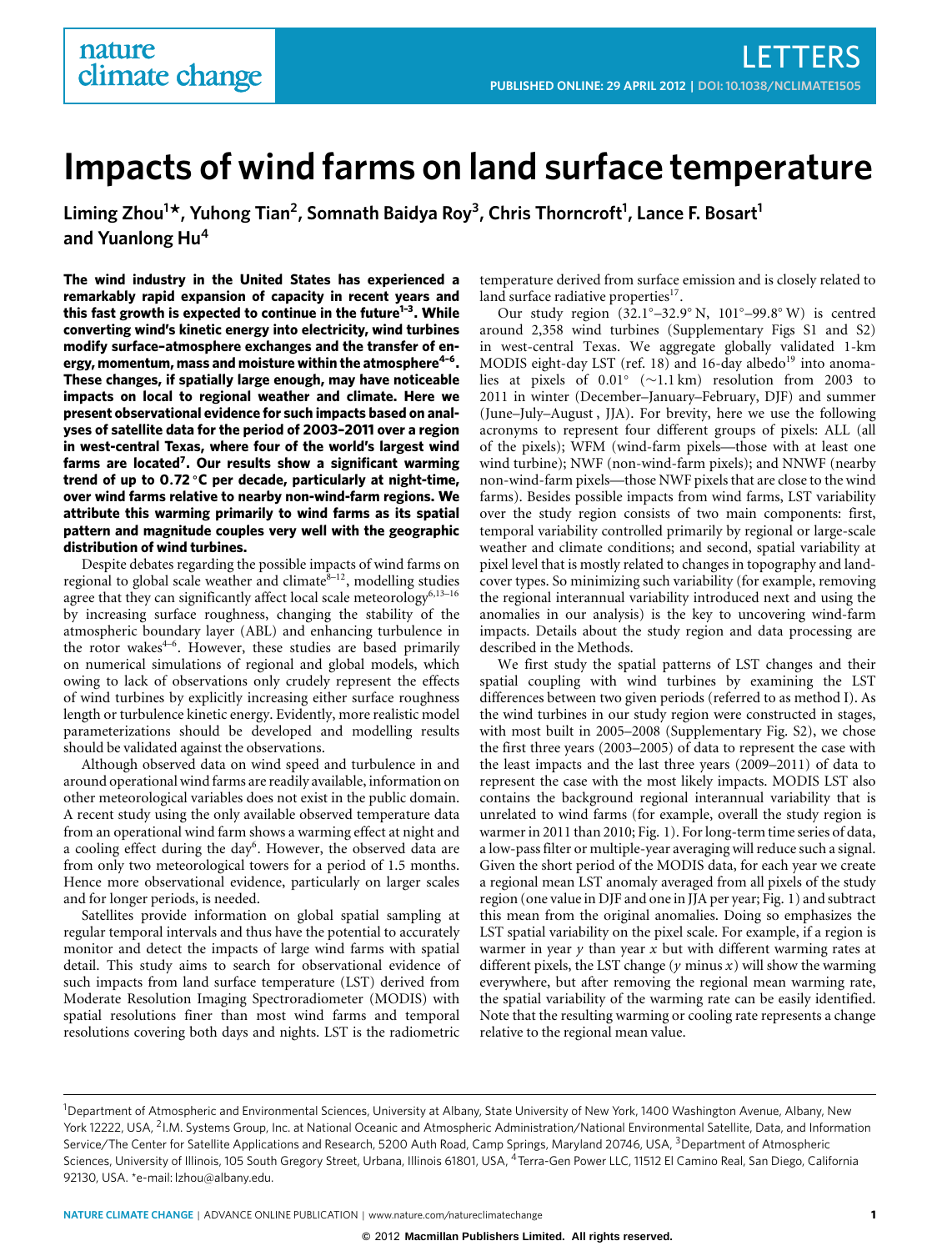# -- ERA JJA MODIS JJA ERA DJF MODIS DJF  $-c$  $-\epsilon$ ¬3  $\Omega$ 3 6  $\epsilon$  $12$ LST (°C) 2004 2006 2008 2010 Year ---- ERA JJA MODIS JJA ERA DJF MODIS DJF 2004 2006 2008 2010 Year 4 2  $\overline{0}$  $-7$  $-4$ LST (°C) **a b**

<span id="page-1-0"></span>**Figure 1** | **Interannual variations of regional mean MODIS and ERA LST anomalies in DJF and JJA averaged over the study region for the period of 2003–2011. a**, Daytime. **b**, Night-time. ERA LST data at 06:00 and 18:00 UT are chosen to represent the LST at night-time (local midnight) and daytime (local noon), which roughly correspond to the MODIS measurement times.

[Figure 2](#page-1-1) shows the MODIS JJA night-time LST differences between the 2009–2011 and 2003–2005 averages [\(Fig. 2a](#page-1-1)) and between 2010 and 2003 [\(Fig. 2b](#page-1-1)). The latter is used to illustrate the LST change in two individual years. Note that 2003 and 2010 are chosen because their regional mean LSTs are similar in the study region [\(Fig. 1b](#page-1-0)). The WFM pixels are much warmer than their surrounding pixels and this warming is also observed at downwind pixels of wind turbines (the prevailing wind is from the south, Supplementary Fig. S3). [Figure 2b](#page-1-1) exhibits similar features as [Fig. 2a](#page-1-1) but with a larger magnitude, which is expected as it is from a single year whereas [Fig. 2a](#page-1-1) is from a three-year average. The strong spatial coupling between the wind farms and the warming indicates causation. Similar features are also seen at night-time in DJF and also at local solar time ∼22:30 and ∼1:30 (Supplementary

## LETTERS **NATURE CLIMATE CHANGE DOI: [10.1038/NCLIMATE1505](http://www.nature.com/doifinder/10.1038/nclimate1505)**



<span id="page-1-1"></span>**Figure 2** | **MODIS JJA night-time LST and daytime shortwave-albedo differences for the period of 2003–2011. a**,**b**, LST differences (◦C): 2009–2011 minus 2003–2005 averages (**a**) and 2010 minus 2003 (**b**). **c**, Albedo differences (unitless): 2009–2011 minus 2003–2005 averages. Pixels with plus symbol have at least one wind turbine. Note that the regional interannual variability was removed from the original anomalies to emphasize the relative LST and albedo changes at pixel level (that is, method I).

Figs S4–S7). The daytime LST shows a warming effect over most WFM pixels but their spatial coupling and the warming rate are much weaker than those at night-time (Supplementary Figs S4, S5).

We then quantify the impacts of wind farms on LST by examining the areal mean annual LST differences between WFM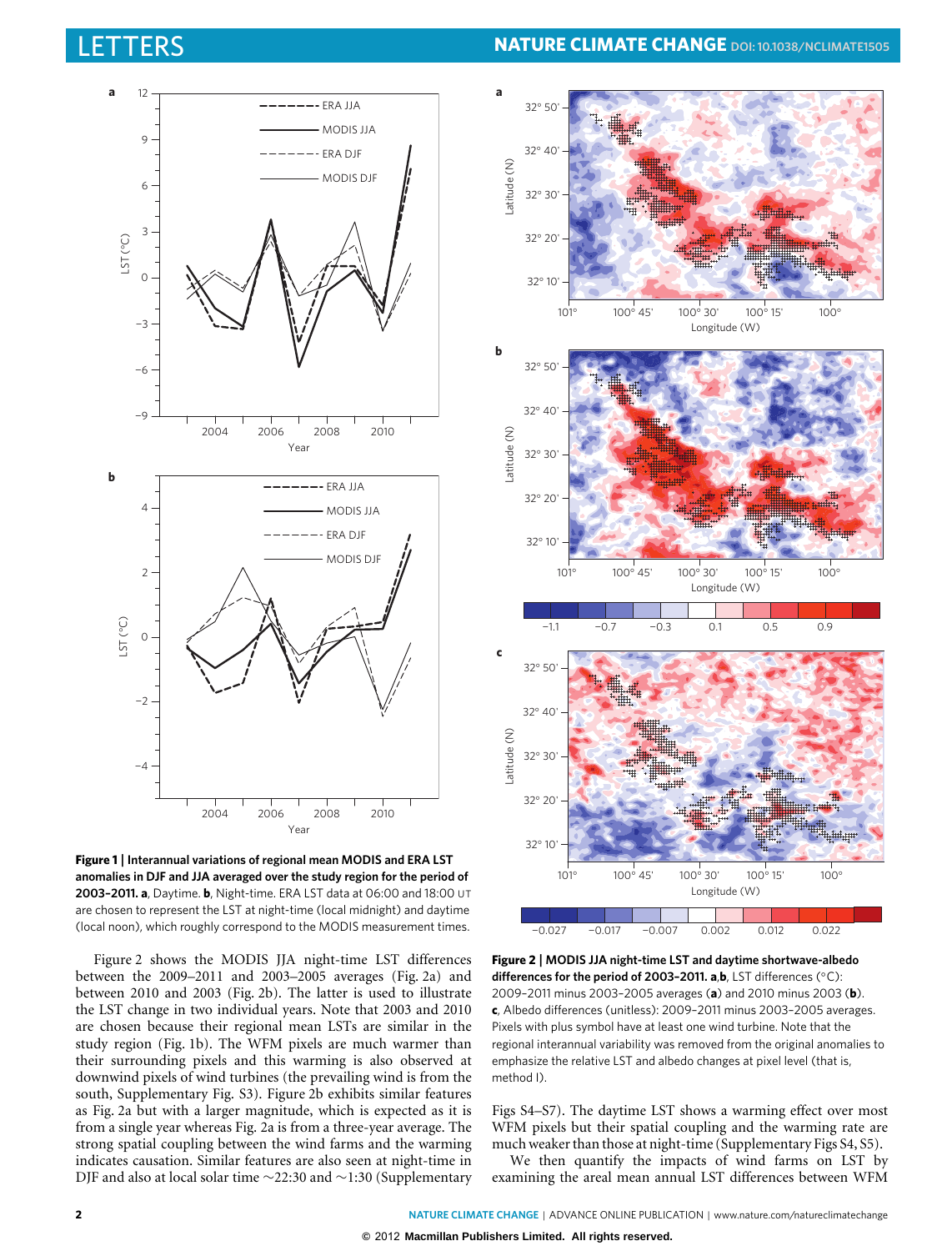versus NNWF pixels (WFM minus NNWF; [Fig. 3;](#page-2-0) referred to as method II). This method has been extensively used to estimate urban-heat-island effects by comparing observed temperatures in urban stations with their nearby rural ones<sup>[20](#page-4-6)</sup>. Unlike method I, method II does not explicitly remove the regional mean value but implicitly carries out the same function. Although the time series is short, we have identified statistically significant warming trends of 0.724 °C per decade ( $p = 0.005$ ) in JJA and 0.458 °C per decade  $(p = 0.001)$  in DJF from 2003 to 2011 over the WFM pixels relative to the NNWF pixels. In contrast, the daytime LST shows strong interannual variations and no significant trends. We also try to define the WFM and NNWF in different ways and get similar results. On average, the warming is stronger and better coupled with wind farms during night-time than daytime and in JJA than DJF. Hence the warming trend is largest at night-time in JJA.

The diurnal cycle of LST results from the balance of the day/night contrast in solar heating and the radiative and dynamical cooling that responds to the temperature difference between the land surface and the atmosphere<sup>[21](#page-4-7)-23</sup>. Its magnitude can be modified by three factors: incoming surface radiation; land surface properties (for example, elevation, land cover, albedo and emissivity); and ABL conditions near the surface. Given the small size of our study region, changes in radiative forcing are likely to be similar over the entire region. Local effects at pixel level owing to spatial variability in topography and land-cover types may introduce some LST variability as the wind turbines are generally built on topographic high ground, with an average elevation of  $749.10 \pm 21.38 \text{ m}$ (21.38 is one standard deviation), but such effects have already been minimized by our approach (Supplementary Discussion and Figs S8–S17). So the warming trends over wind farms shown above should be mostly related to temporal changes in land surface properties and ABL conditions.

Some of the LST changes could result from changes in surface properties associated with the turbine footprint (that is, turbine blades, towers, access roads and so on) within wind farms. However, the footprint area occupies only a small percentage of the total land area of wind farms because substantial interturbine spacing is required to maximize turbine efficiency in capturing wind and also to avoid turbine wake effects<sup>[7,](#page-3-4)[24](#page-4-9)</sup>. Land surface properties can be also modified by changes in precipitation, clouds, soil moisture, vegetation and land cover/use (for example, irrigation, agricultural practice, urbanization and so on). As there are no surface observations of these variables available at ∼1.1 km, MODIS data of vegetation greenness, albedo and land cover<sup>[25](#page-4-10)</sup> are used to quantify possible changes in land surface properties. We find that such changes are small and cannot explain the warming effects over WFM pixels seen by MODIS (Supplementary Discussion, Tables S3–S4 and Figs S18–S22). There is a small increase in surface albedo and a small decrease in vegetation greenness over wind farms, possibly related to the turbine footprint. For example, the linear trend of albedo is  $+0.007$  per decade ( $p = 0.149$ ) in JJA and  $+0.013$ per decade ( $p = 0.021$ ) in DJF over WFM pixels relative to NNWF pixels [\(Fig. 3c](#page-2-0)), but this increase is too small to produce a notable daytime cooling<sup>[26](#page-4-11)</sup> (Supplementary Figs S4, S5). Some large albedo changes observed over other NWF regions [\(Fig. 2c](#page-1-1)) are probably owing to changes in weather conditions [\(Fig. 1;](#page-1-0) Supplementary Discussion and Figs S19–S22).

Very probably the diurnal and seasonal variations in wind speed and the changes in near-surface ABL conditions owing to wind-farm operations are primarily responsible for the LST changes described above. The stronger wind speeds in JJA than DJF and at night-time than daytime (Supplementary Table S1) probably drive wind turbines to generate more electricity and turbulence and consequently result in the strongest warming effect at night-time in JJA. The nocturnal ABL is



<span id="page-2-0"></span>**Figure 3** | **Interannual variations in areal mean differences between WFM and NNWF pixels in DJF and JJA from MODIS for the period of**

**2003–2011.** LST at daytime (**a**) and night-time (**b**) and shortwave albedo (unitless) at daytime (**c**). Linear trends (per decade) and significance levels (*p* values) estimated using least squares fitting are shown. The 95% confidence intervals for the linear trends are listed in Supplementary Table S2. WFM and NNWF pixels are defined in Supplementary Fig. S1.

typically stable and much thinner than the daytime ABL and hence the turbine-enhanced vertical mixing produces a stronger night-time  $effect<sup>27</sup>$ .

One striking and contrasting feature of the ABL is the diurnal evolution with time about its depth and stability<sup>[28](#page-4-13)</sup>. During daytime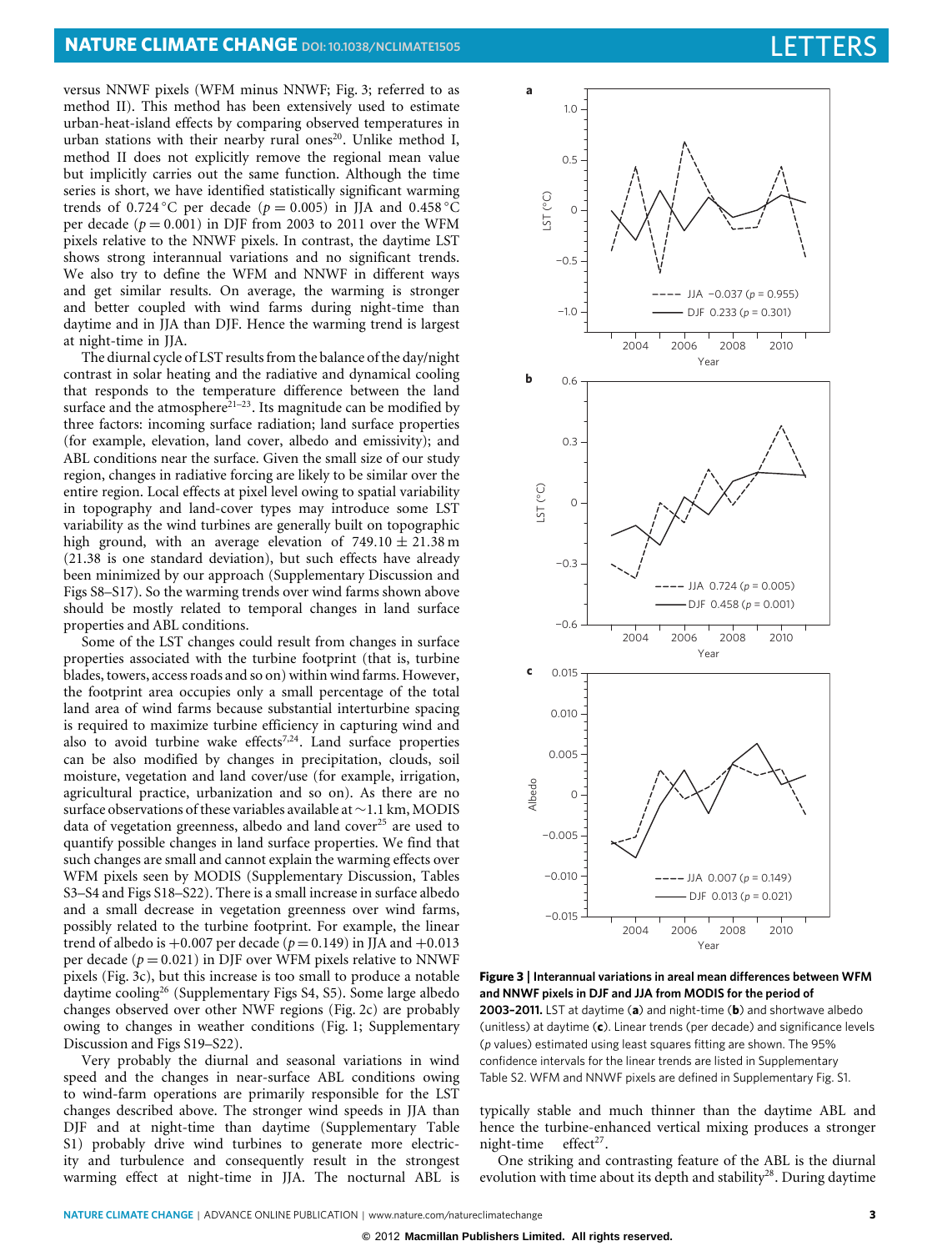the ABL is typically deep and unstable in nature, with cooler air overlying warmer air because of faster solar heating of the surface than the above air. It becomes much thinner and typically stable after sunset, with warmer air overlaying cooler air because of faster radiative cooling of the surface than the above air. Hence, it is expected that the enhanced vertical mixing in the wakes generated by wind-turbine rotors will create a warming effect at night-time and a cooling effect during the day.

Interestingly, our results also show a weak warming effect at daytime over wind farms (Supplementary Figs S4, S5). We speculate that the slow development of the daytime unstable and convective layer<sup>[28](#page-4-13)</sup> might play a role. Furthermore, continuous conduction and convection help to create a well-mixed thick ABL in late afternoon, which exhibits a statically neutral profile where the vertical temperature gradients are approximately adiabatic. Hence, the effect of additional energy transport by turbulence in rotor wakes on LST is weak at best. Another possibility for the daytime warming could be the result of reduced convection in turbine wakes because vertical convective transport is the main mechanism by which heat is transported away from the surface.

We realize that the MODIS data do contain errors and noise $^{18,19}$  $^{18,19}$  $^{18,19}$  $^{18,19}$ . Uncertainties also exist in locating wind turbines (for example, builders may relocate their turbine sites slightly from their original filing with the Federal Aviation Administration). Our use of spatial and temporal averaging should largely remove such errors and uncertainties, whose remaining residuals, if any, cannot accidentally create the strong spatial coupling between the warming and wind turbines shown above. Furthermore, as expected, we do see the increasing extent and magnitude of the spatial coupling with time between the warming trend and the increase of built wind turbines from 2000 to 2011 (Supplementary Fig. S12). In addition, the regional mean LST interannual variability of MODIS matches well with that of LST data from the European Centre for Medium-Range Weather Forecasts (ECMWF) Reanalysis (ERA LST; [Fig. 1\)](#page-1-0). Some discrepancies between the two LST data sets are expected, given their differences in spatial and temporal resolutions (for example, the timing in the diurnal cycle) and weather conditions (for example, the MODIS LST is retrieved from clear sky whereas the ERA LST is from all sky).

To the best of our knowledge, this research is the first in quantifying the impacts of large wind farms on surface temperature using satellite data. As this analysis is from a short period over a region with rapid growth of wind farms, our estimates should represent the wind-farm effects locally. However, given the present installed capacity and the projected installation across the world $1-3$  $1-3$ , this study draws attention to an important issue that requires further investigation. We need to better understand the system with observations and better describe and model the complex processes involved to predict how wind farms may affect future weather and climate.

#### **Methods**

**Study region.** Texas has the most installed wind-power capacity of any US state<sup>[1](#page-3-0)[,2](#page-3-6)</sup>. It has many big wind farms and west-central Texas, which represents the state's largest concentration of wind farms and the most active deployment and operations centre for wind energy, continues to experience rapid growth<sup>[7](#page-3-4)</sup>. Here, we focus our study on a region (32.1 ◦–32.9 ◦ N, 101◦–99.8 ◦ W; Supplementary Fig. S1) in west-central Texas, with a total area of ∼10,005 km<sup>2</sup> (112.8 km×88.7 km).

**Geographic location of wind turbines.** We use the database of obstruction evaluation/airport airspace analysis at the FAA [\(https://oeaaa.faa.gov/oeaaa/external/portal.jsp\)](https://oeaaa.faa.gov/oeaaa/external/portal.jsp) to locate wind farms. To promote air safety and the efficient use of the navigable airspace, the FAA requires any organization that plans to sponsor any construction or alterations that may affect navigable airspace to file a notice of proposed construction or alteration. It has the detailed record for each wind turbine built, altered or proposed in the period of 1988–2011. We downloaded all the records and identified wind turbines built in our study region based on their locations (latitude and longitude). The existence of these wind turbines can be also verified through Google Earth

where each turbine is visible. In total, there are 2,358 wind turbines built as of 17 November 2011 (Supplementary Fig. S2).

**MODIS data.** We use the Collection 5 globally validated MODIS products of surface shortwave albedos, land cover and LST at 1 km resolution. MODIS instruments (Terra and Aqua) image the entire Earth's surface every one to two days, passing across the Equator at around local solar time ∼10:30 (Terra) and ∼13:30 (Aqua) during daytime and ∼22:30 (Terra) and ∼1:30 (Aqua) at night. As daily MODIS data have gaps and missing values, we downloaded from [https://lpdaac.usgs.gov/get\\_data](https://lpdaac.usgs.gov/get_data) eight-day average LST (ref. [18\)](#page-4-4) of Terra (MOD11A2) and Aqua (MYD11A2) and 16-day albedos<sup>[19](#page-4-5)</sup> (MCD43B3) and yearly land cover<sup>[25](#page-4-10)</sup> (MCD12Q1) retrieved by combining the reflectance from Terra and Aqua. The MODIS data represent the best quality retrieval possible from clear-sky conditions over each composite period. They have been used extensively in a variety of areas and proved to be of high quality. For example, validation studies indicate that the errors of MODIS albedos are mostly <5% (ref. [29\)](#page-4-14), the MODIS LST is generally better than 1 K (ref. [18\)](#page-4-4) and the MODIS land cover is about 75% correctly classified<sup>[25](#page-4-10)</sup>. For each pixel we aggregate the MODIS eight-day average LST into seasonal means (DJF and JJA) and calculate anomalies (referred to as seasonal anomalies) relative to the 2003–2011 climatology. The Terra and Aqua anomalies are then combined to produce daytime (averages of ∼10:30 and ∼13:30) and night-time (averages of ∼22:30 and ∼1:30) data. As the MODIS data are available in March 2000 for Terra and July 2002 for Aqua, there are in total nine years of the MODIS seasonal anomalies from 2003 to 2011. The MODIS albedos are processed similarly to create winter (DJF) and summer (JJA) anomalies. The MODIS annual land-cover map is available at 500 m resolution until 2009 and is reprojected into our study region using nearest-neighbour resampling. The MODIS data are achieved by tile (each tile represents a 10◦ by 10◦ grid cell) in the sinusoidal projection, which has a tilt angle of ∼45◦ relative to local latitude/longitude. So the MODIS data were reprojected into pixels at 0.01° resolution. In total, there are 9,600 pixels (120 columns  $\times$  80 lines) over the study region.

**Reanalysis data.** We also use LST data from the ECMWF (ref. [30\)](#page-4-15) and wind data from North American Regional Reanalysis (NARR; ref. [31\)](#page-4-16) for the period of 2003–2011. Note that the NARR has a higher spatial resolution at 32 km but does not provide LST and so the ERA LST at 0.75◦ grid boxes is used. Monthly means of NARR winds at 30 m above the surface were downloaded from [http://www.emc.ncep.noaa.gov/mmb/rreanl/.](http://www.emc.ncep.noaa.gov/mmb/rreanl/) The climatological winds in DJF and JJA are created to help us identify downwind directions of wind farms and understand wind statistics (Supplementary Fig. S3 and Table S1). Monthly means of ERA LST were downloaded from [http://data-portal.ecmwf.int/data/d/interim\\_mnth/.](http://data-portal.ecmwf.int/data/d/interim_mnth/) Like the MODIS LST, the ERA LST was averaged into seasonal means and anomalies and then reprojected into our study region at 0.01° resolution using bilinear interpolation. As the reanalysis is provided at 00:00, 06:00, 12:00 and 18:00 universal time (ut) in ERA and at 00:00, 03:00, 06:00, 09:00, 12:00, 18:00 and 21:00 ut in NARR, the reanalysis wind and LST at 06:00 and 12:00  $UT$  are chosen to represent the data at night-time (local midnight) and daytime (local noon), which roughly correspond to the MODIS measurement times.

#### Received 2 February 2012; accepted 28 March 2012; published online 29 April 2012

#### **References**

- <span id="page-3-0"></span>1. American Wind Energy Association *AWEA 4th Quarter 2011 Public Market Report* (AWEA, 2012); available at [http://awea.org/learnabout/publications/](http://awea.org/learnabout/publications/reports/upload/4Q-2011-AWEA-Public-Market-Report_1-31.pdf) [reports/upload/4Q-2011-AWEA-Public-Market-Report\\_1-31.pdf.](http://awea.org/learnabout/publications/reports/upload/4Q-2011-AWEA-Public-Market-Report_1-31.pdf)
- <span id="page-3-6"></span>2. American Wind Energy Association *US Wind Energy Market Update* (AWEA, 2011); available at [http://www.awea.org/learnabout/publications/factsheets/](http://www.awea.org/learnabout/publications/factsheets/upload/Market-Update-Factsheet-Final_April-2011.pdf) [upload/Market-Update-Factsheet-Final\\_April-2011.pdf.](http://www.awea.org/learnabout/publications/factsheets/upload/Market-Update-Factsheet-Final_April-2011.pdf)
- <span id="page-3-1"></span>3. US Department of Energy *20% Wind by 2030* (USDOE, 2008); available at [http://www1.eere.energy.gov/wind/pdfs/42864.pdf.](http://www1.eere.energy.gov/wind/pdfs/42864.pdf)
- <span id="page-3-2"></span>4. Knippertz, P., Ulbrich, U. & Speth, P. Changing cyclones and surface wind speeds over the North Atlantic and Europe in a transient GHG experiment. *Clim. Res.* **15,** 109–122 (2000).
- 5. Simmonds, I. & Keay, K. Surface fluxes of momentum and mechanical energy over the North Pacific and North Atlantic oceans. *Meteorol. Atmos. Phys.* **80,** 1–18 (2002).
- <span id="page-3-3"></span>6. Baidya, R. S. & Traiteur, J. J. Impacts of wind farms on surface air temperatures. *Proc. Natl Acad. Sci. USA* **107,** 17899–17904 (2010).
- <span id="page-3-4"></span>7. Combs, S. *The Energy Report 2008* (Texas Controller of Public Accounts, 2008); available at [http://www.window.state.tx.us/specialrpt/energy/.](http://www.window.state.tx.us/specialrpt/energy/)
- <span id="page-3-5"></span>8. Keith, D. *et al*. The influence of large-scale wind power on global climate. *Proc. Natl Acad. Sci. USA* **101,** 16115–16120 (2004).
- 9. Kirk-Davidoff, D. B. & Keith, D. W. On the climate impact of surface roughness anomalies. *J. Atmos. Sci.* **65,** 2215–2234 (2008).
- 10. Sta Maria, M. R. V. & Jacobson, M. Z. Investigating the effect of large wind farms on energy in the atmosphere. *Energies* **2,** 816–838 (2009).
- 11. Barrie, D. & Kirk-Davidoff, D. Weather response to management of large wind turbine array. *Atmos. Chem. Phys.* **10,** 769–775 (2010).